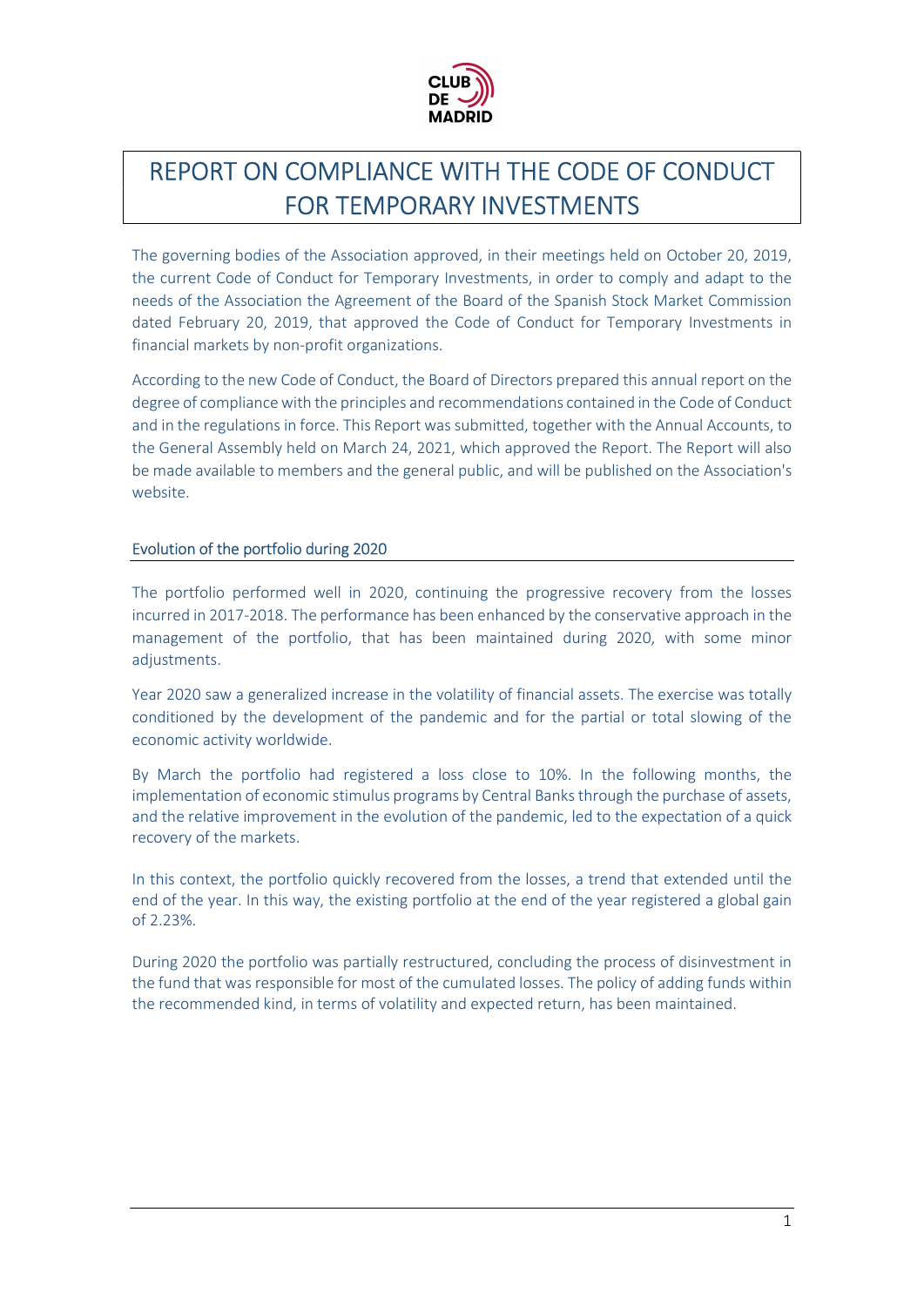

### Composition of the portfolio as of December 31, 2020

| <b>NAME OF THE FUND</b>              | <b>INITIAL</b><br><b>INVESTMENT</b> | <b>REASONABLE VALUE</b><br>AS OF 31-12-20 |
|--------------------------------------|-------------------------------------|-------------------------------------------|
| HEND GRTM UK ABS RET R EU            | 100,000.00                          | 100,455.61                                |
| CAIXABANK CRECIMIENTO, FI CLASE Plus | 300,000.00                          | 298,108.08                                |
| PICTET MULTI ASSET GLB               | 200,000.00                          | 207,672.68                                |
| <b>INVESTEC GLOBAL MULTI A</b>       | 100,000.00                          | 102.065,32                                |
| ROBECO SAM EURO SDG                  | 100,000.00                          | 101,970.69                                |
| CAIXABANK ESTRATEGIA FLEXIBLE        | 293,000.00                          | 302,635.64                                |
| JUPITER GLB CONV "L" (EUR)           | 146,499.98                          | 160,387.32                                |
| ROBECO ALL STRATEGY EURO BONDS       | 177,194.28                          | 176,846.12                                |

#### The breakdown of the portfolio by type of asset was as follows:

|                           |                   | Cartera Actual |  |
|---------------------------|-------------------|----------------|--|
| <b>Activos Monetarios</b> | Euro              | 25.65%         |  |
| 26,68%                    | No Euro           | 1,03%          |  |
| <b>Renta Fija</b>         | Deuda Pública     | 16,98%         |  |
| 56,03%                    | Corporativos      | 23.30%         |  |
|                           | <b>Emergentes</b> | 0.00%          |  |
|                           | High Yield        | 12.71%         |  |
|                           | Convertibles      | 3.05%          |  |
| <b>Renta Variable</b>     | Europa            | 3,89%          |  |
| 10,36%                    | Norte América     | 5.51%          |  |
|                           | Japón:            | 0.87%          |  |
|                           | <b>Emergentes</b> | 0,09%          |  |
| <b>Activo Alternativo</b> | Retorno Absoluto  | 6.93%          |  |
| 6,93%                     | Materias Primas   | 0.00%          |  |
|                           | Inntobiliario     | 0.00%          |  |
|                           | Estructurados     | 0.00%          |  |
|                           | Otros             | 0.00%          |  |

Cartera Global - Distribución de activos



Activos monetarios = Monetary Assets; Renta Fija = Bonds; Renta Variable = Equity; Activos Alternativos = Other Assets

At the end of the year equity investments represented 10.36 % of the portfolio, with a predominance of USA equity as compared with European shares.

The volatility at the end of 2020 stood at 3.42%, within the limit required by the Code of Conduct, that establishes that "The investments shall have at any given time a maximum SRRI of 3 on a scale to 7 for the whole portfolio". A 3 level SRRI corresponds to a volatility between 2% and 5%.

The requirement of maintaining a "maximum SRRI of 4 for each of the investment funds that constitute the portfolio" was also fulfilled. The SRRI for the different funds were the following: